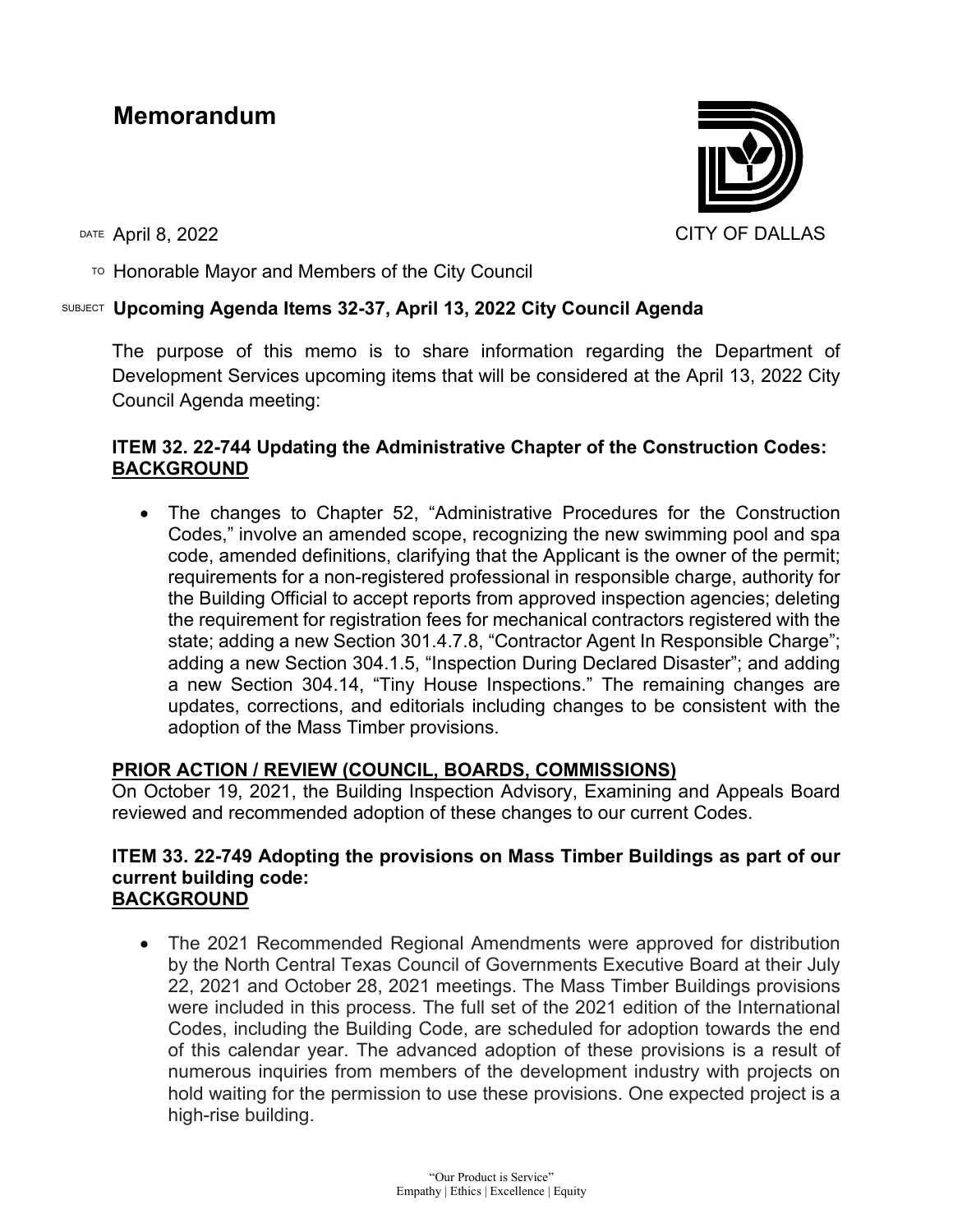DATE April 8, 2022

#### SUBJECT **Upcoming Agenda Items 32-37, April 13, 2022 City Council Agenda**

Building Inspection as well as Dallas Fire Rescue representatives serve on advisory boards and the committee of the North Central Texas Council of Governments in the development of these regional code amendments. Dallas Fire Rescue is a partner with Building Inspection and supportive of these proposed changes.

# **PRIOR ACTION / REVIEW (COUNCIL, BOARDS, COMMISSIONS)**

On October 19, 2021, the Building Inspection Advisory, Examining and Appeals Board reviewed and recommended adoption of these changes to our current Dallas Building Code.

# **ITEM 34. 22-745 Adopting the latest version of the National Electrical Code: BACKGROUND**

• On June 30, 2020, the Texas Commission of Licensing and Regulation, which oversees the Texas Department of Licensing and Regulation, adopted amendments to 16 Texas Administrative Code (TAC), Chapter 73.100 of the Electricians administrative rules. Effective November 1, 2020, the Department adopted the National Electrical Code, 2020 Edition as it existed on August 25, 2019, as published by the National Fire Protection Association, Inc.

On November 19, 2020, the North Central Texas Council of Governments Executive Board voted to approve the Regional Codes Coordinating Committee's (RCCC) Electrical Advisory Board's (EAB) 2020 National Electric Code (NEC) Regional Recommended Amendments. The NCTCOG Executive Board encourages each jurisdiction to adopt the 2020 National Electrical Code along with its respective regional amendments as expeditiously as possible.

# **PRIOR ACTION / REVIEW (COUNCIL, BOARDS, COMMISSIONS)**

On October 19, 2021, the Building Inspection Advisory, Examining and Appeals Board reviewed and recommended adoption of the provisions of the 2020 National Electric Code effectively replacing the current provisions of the Dallas Electric Code (2017 National Electric Code as amended).

#### **ITEM 35. 22-746 Adopting the Appendix on Tiny Houses as part of our current residential code: BACKGROUND**

• The 2021 Recommended Regional Amendments were approved for distribution by the North Central Texas Council of Governments Executive Board at their July 22, 2021 and October 28, 2021 meetings. The Tiny Houses provisions were included in this process. The full set of the 2021 edition of the International Codes, including the Residential Code, are scheduled for adoption towards the end of this calendar year. The advanced adoption of these provisions is a result of numerous inquiries from members of the public waiting for the permission to use these provisions.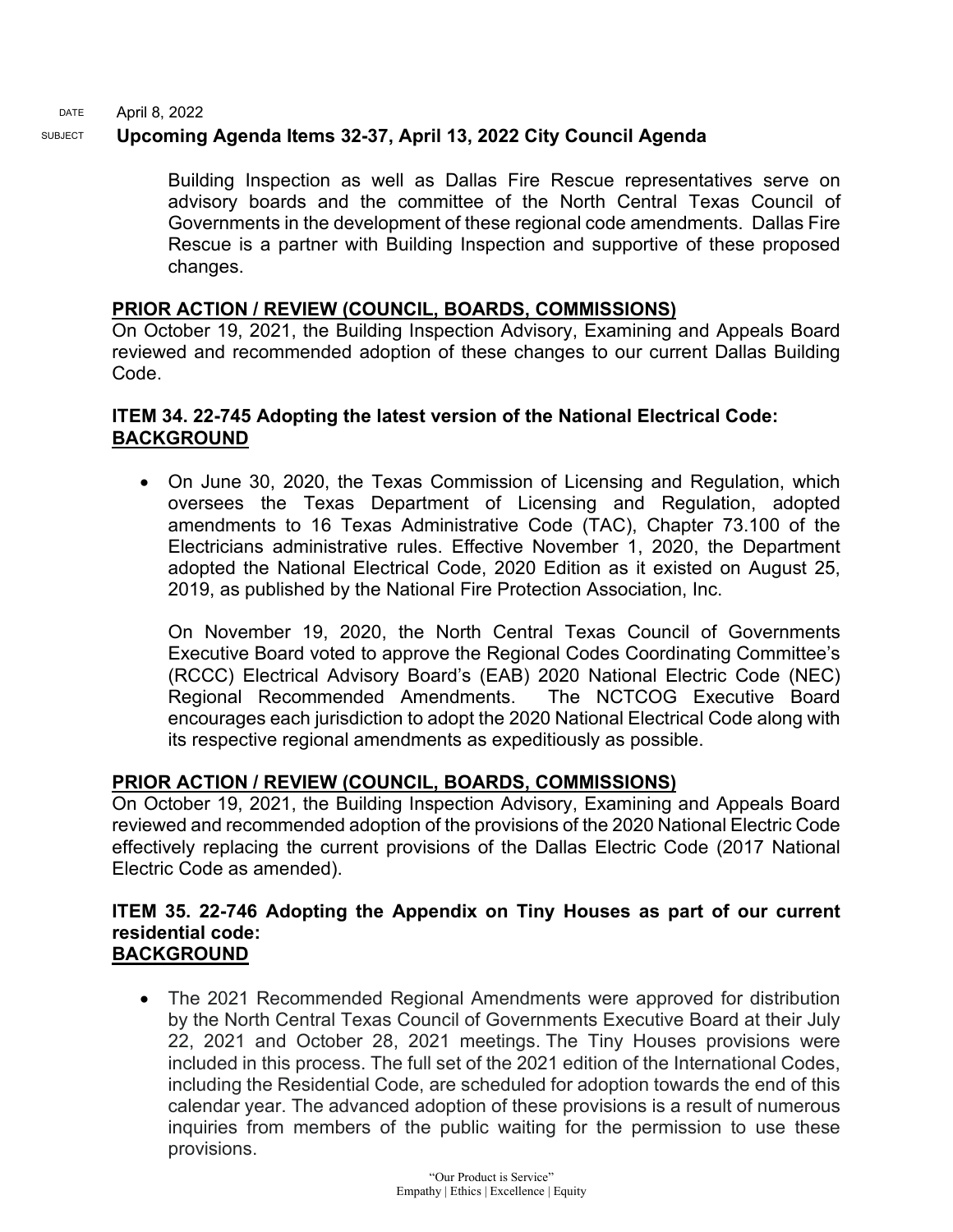DATE SUBJECT April 8, 2022 **Upcoming Agenda Items 32-37, April 13, 2022 City Council Agenda**

# **PRIOR ACTION / REVIEW (COUNCIL, BOARDS, COMMISSIONS)**

On October 19, 2021, the Building Inspection Advisory, Examining and Appeals Board reviewed and recommended adoption of these changes to our current One- and Two-Family Dwelling Code.

#### **ITEM 36. 22-747 Adopting the latest version of the International Existing Building Code: BACKGROUND**

• Section 215.215 of the Texas Local Government Code requires all jurisdictions to adopt a code addressing the rehabilitation of existing buildings. Adoption of this 2021 edition of the International Existing Building Code will bring Dallas up to date with the most current set of this rehabilitation code

The 2021 Recommended Regional Amendments were approved for distribution by the North Central Texas Council of Governments Executive Board at their July 22, 2021 and October 28, 2021 meetings. The Amendments included the International Existing Building Code.

# **PRIOR ACTION / REVIEW (COUNCIL, BOARDS, COMMISSIONS)**

On October 19, 2021, the Building Inspection Advisory, Examining and Appeals Board reviewed and recommended adoption of the 2021 International Existing Building Code.

#### **ITEM 37 22-748 Adopting the International Swimming Pool and Spa Code as required by state law: BACKGROUND**

• Effective September 1, 2020, House Bill 2858-86 (R) was adopted to be used throughout the state, the International Swimming Pool and Spa Code, 2018 Edition as it existed on May 1, 2019, as published by the International Code Council, Inc. This includes any successive editions.

The 2021 Recommended Regional Amendments were approved for distribution by the North Central Texas Council of Governments Executive Board at their July 22, 2021 and October 28, 2021 meetings. The Amendments included the International Swimming Pools and Spa Code.

# **PRIOR ACTION / REVIEW (COUNCIL, BOARDS, COMMISSIONS)**

On October 19, 2021, the Building Inspection Advisory, Examining and Appeals Board reviewed and recommended adoption of the 2021 International Swimming Pool and Spa Code.